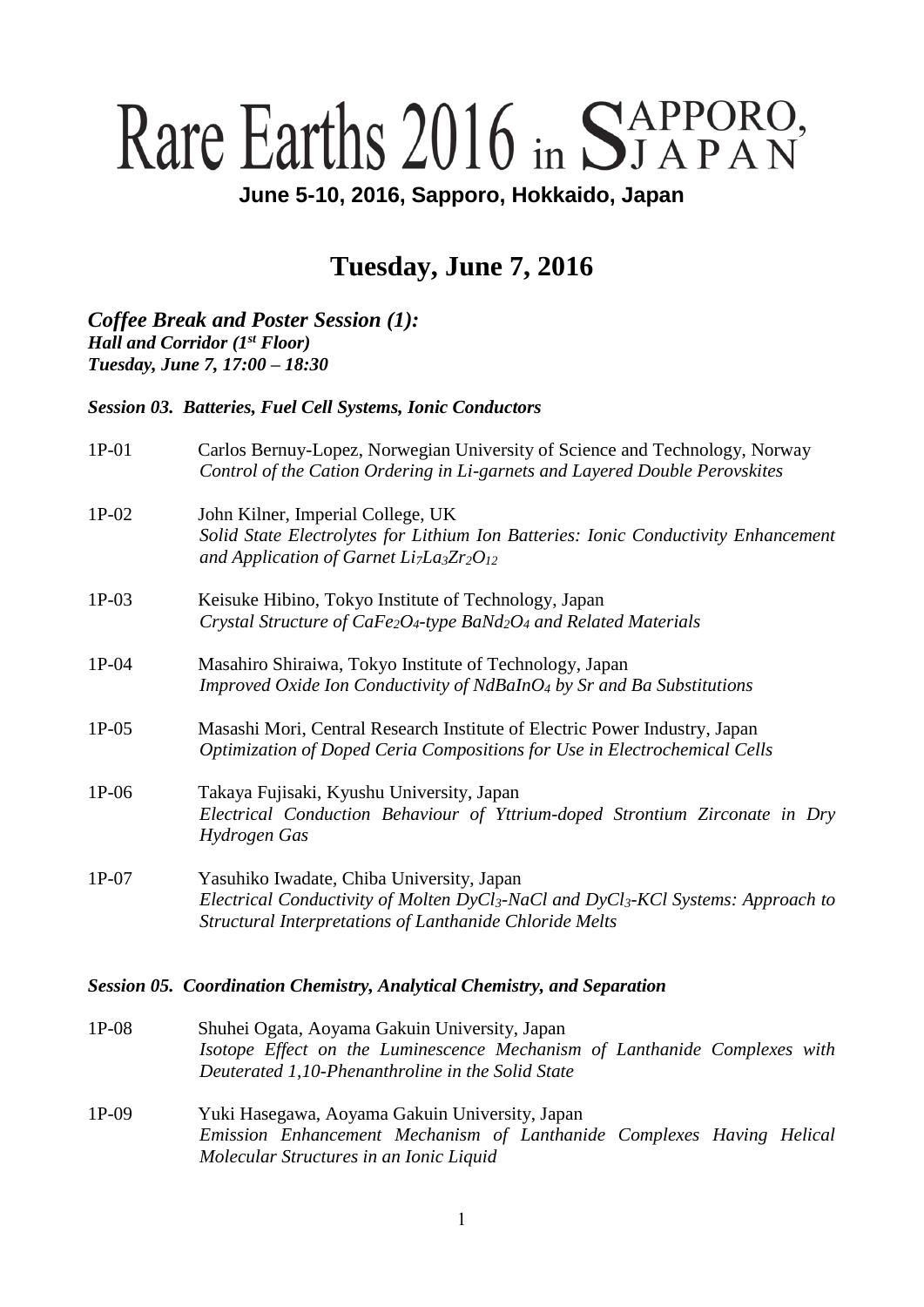| $1P-10$ | Daichi Iwasawa, Aoyama Gakuin University, Japan<br>Development of a Mixed Lanthanide Complex in Single Crystal with Dual<br>Luminescence                                                                            |
|---------|---------------------------------------------------------------------------------------------------------------------------------------------------------------------------------------------------------------------|
| $1P-11$ | Takuma Kawaguchi, Aoyama Gakuin University, Japan<br>Circularly Polarized ff-Luminescence of Europium Complexes with L-Valine Amide<br>Derivative of 2,2'-Bipyridine                                                |
| $1P-12$ | Takuya Sagami, Osaka City University, Japan<br>Emission and Anion Sensing Properties of Amphiphilic Lanthanide Complexes Self-<br>assembled in an Aqueous Solution                                                  |
| $1P-13$ | Shuji Kobori, Osaka City University, Japan<br>Oxalate Dianion Sensing by a Macrotricyclic Dinuclear Cyclen-Metal Complex                                                                                            |
| $1P-14$ | Noriaki Seko, Japan Atomic Energy Agency, Japan<br>Development of Scandium Recovery Adsorbent by Radiation Grafting Technique<br>from Acidic Solution                                                               |
| $1P-15$ | Seiichi Saiki, Japan Atomic Energy Agency, Japan<br>Synthesis of Aminocarboxylic Acid Type Adsorbents for Rare Earth Recovery by<br>Radiation-induced Grafting Technique                                            |
| $1P-16$ | Hiroyuki Hoshina, Japan Atomic Energy Agency, Japan<br>Evaluation of Fibrous Grafted Adsorbent for Dysprosium Separation                                                                                            |
| $1P-17$ | Hiroyuki Okamura, Japan Atomic Energy Agency, Japan<br>Hydration and Solvation Properties of Europium(III) Chelate in Ionic Liquids                                                                                 |
| $1P-18$ | Akifumi Kurachi, Tokyo Institute of Technology, Japan<br>Solvation Chemistry of Lanthanide Ions in TFSA-based Ionic Liquids                                                                                         |
| 1P-19   | Hisao Kokusen, Tokyo Gakugei University, Japan<br>Solvent Extraction of Rare Earth Metal Ions Using Hexane-1,6-diyl bis(4,4,4-<br>trifluoro-3-oxobutanoate) into Chloroform                                         |
| $1P-20$ | Yuichi Kitagawa, Hokkaido University, Japan<br>Molecular Design Guidelines for Large Magnetic Circular Dichroism Intensities in<br>Lanthanide Complexes                                                             |
| $1P-21$ | Satoshi Wada, Hokkaido University, Japan<br>The Relationship between the Faraday Effect and Molecular Chirality of Chiral<br>Tb(III) Clusters                                                                       |
| $1P-22$ | Kei Yanagisawa, Hokkaido University, Japan<br>Photophysical Properties of a Seven-Coordinate Europium Complex<br>with<br>Monocapped Octahedral Geometrical Structure                                                |
| $1P-23$ | Saori Kayahara, Nara Women's University, Japan<br>Syntheses and Single Molecule Magnet Behaviors of Linear Zn(II)-Ln(III)-Zn(II)<br>Trinuclear Complexes which Possess Pseudo Three-fold Symmetry ( $Ln = Tb$ , Dy) |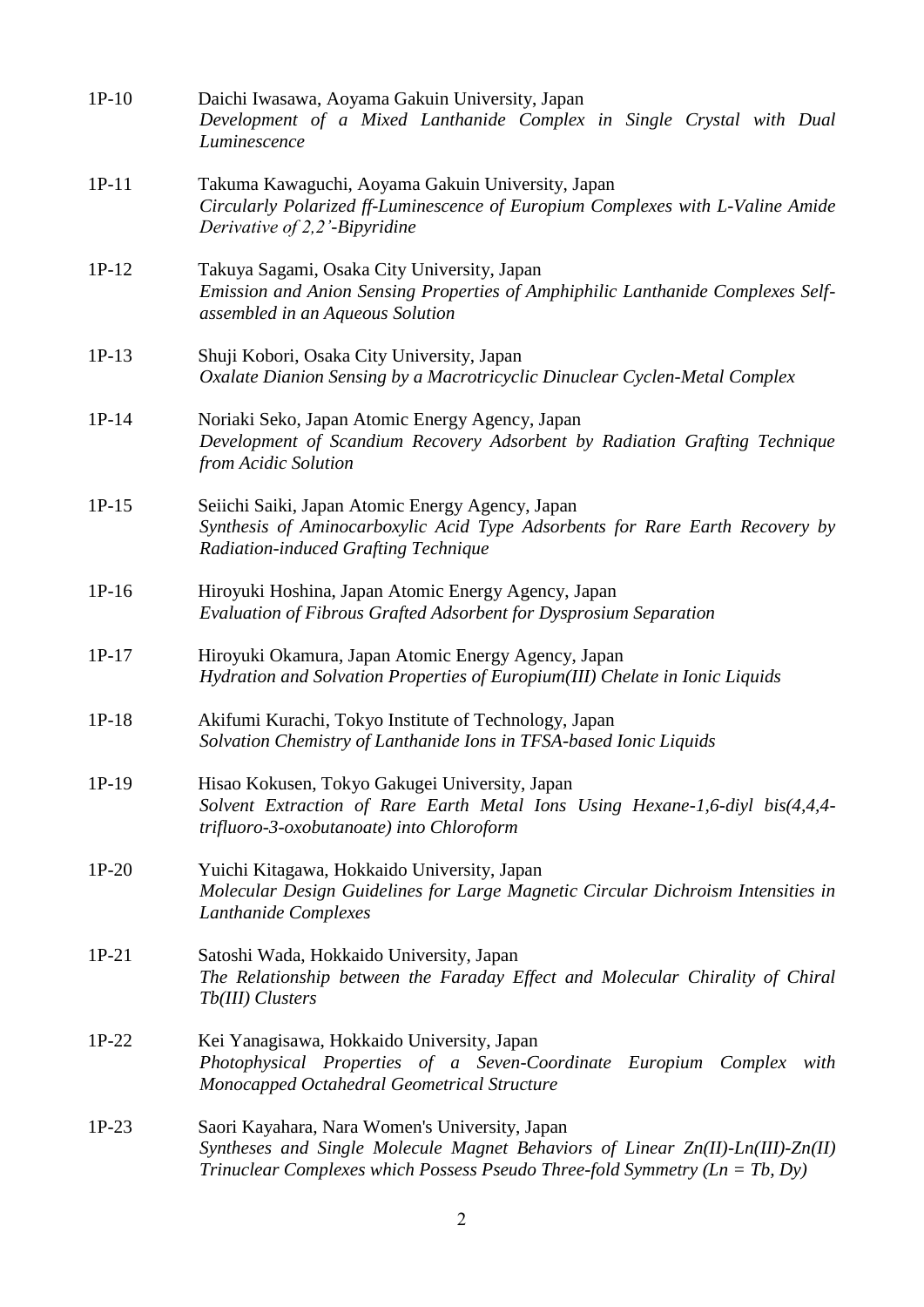| $1P-24$ | Takashi Kajiwara, Nara Women's University, Japan<br>Single Molecule Magnet Behaviors of Isostructural $Zn(II)$ -Ln(III)- $Zn(II)$ Tri-nuclear<br>Complexes ( $Ln = Ce$ , Nd, Tb, and Dy)                                                                                                                                             |
|---------|--------------------------------------------------------------------------------------------------------------------------------------------------------------------------------------------------------------------------------------------------------------------------------------------------------------------------------------|
| $1P-25$ | Yukiho Hosomomi, Kyushu University, Japan<br>Modification of E. coli for the Development of a Biosorbent of Rare Earth Elements                                                                                                                                                                                                      |
| $1P-26$ | Keisuke Ohto, Saga University, Japan<br>Solvent Extraction of Trivalent Rare Earths with Acidic Organophosphorus Trident<br><i>Molecules</i>                                                                                                                                                                                         |
| $1P-27$ | Daishin Koori, Saga University, Japan<br>Synthesis, Crystal Structure, and Some Spectrochemical Properties of Optically<br>Complex of $N, N'$ -bis(2-hydroxybenzyl)- $N, N'$ -bis(2-<br>Lutetium(III)<br>Active<br>pyridylmethl)-R-1,2-propanediamine with Chloride and Derived Thiocyanate<br>Complex from Ligand Exchange Reaction |
| $1P-28$ | Kengo Mori, Saga University, Japan<br>Syntheses, Crystal Structures, and Some Spectrochemical Properties of Yttrium(III)<br>and Terbium(III) Complexes of Optically Active $N_4O_2$ Ligand Derived from 1,2-<br>Propanediamine with Nitrate as Co-ligand                                                                             |

#### *Session 06. Earth Science, Resources, and Recycling*

- 1P-29 Sarangua Nergui, Akita University, Japan *Rare Metal Mineralization of the Khaldzan Burgedei Peralkaline Complex, Western Mongolia*
- 1P-30 Yuji Ueki, Japan Atomic Energy Agency, Japan *Recovery of Scandium from Hot Spring Water Using Fibrous Grafted Adsorbent with Phosphoric Groups*

### *Session 09. Luminescence (1)*

| $1P-32$ | Hongbin Liang, Sun Yat-sen University, China<br>Luminescence and Energy Transfer of $Ce^{3+}$ and $Pr^{3+}$ in LaBSiO <sub>5</sub>                                                             |
|---------|------------------------------------------------------------------------------------------------------------------------------------------------------------------------------------------------|
| $1P-33$ | Hyun Kyoung Yang, Pukyong National University, Korea<br>Synthesis and Photoluminescence Properties of $GdSr_2AlO_5:Eu^{3+}$ Red Phosphors                                                      |
| $1P-34$ | Katarzyna Prorok, Wrocław Research Center EIT+, Poland<br>Green Dual-mode Luminescence from $Tb^{3+}/Yb^{3+}$ Codoped $Y_2O_3$ Nanoparticles                                                   |
| $1P-35$ | Małgorzata Misiak, Wrocław Research Center EIT+, Poland<br>Optimization of Synthesis and Spectroscopic Properties of Nano-sized $CaF2$<br>Crystallites Doped with $Yb^{3+}$ and $Tm^{3+}$ Ions |
| $1P-36$ | Ulises R. Rodriguez-Mendoza, Universidad de La Laguna, Spain<br>Luminescence and Upconversion Properties of $Er^{3+}$ and $Ho^{3+}$ in Y <sub>3</sub> Ga <sub>5</sub> O <sub>12</sub> Garnets  |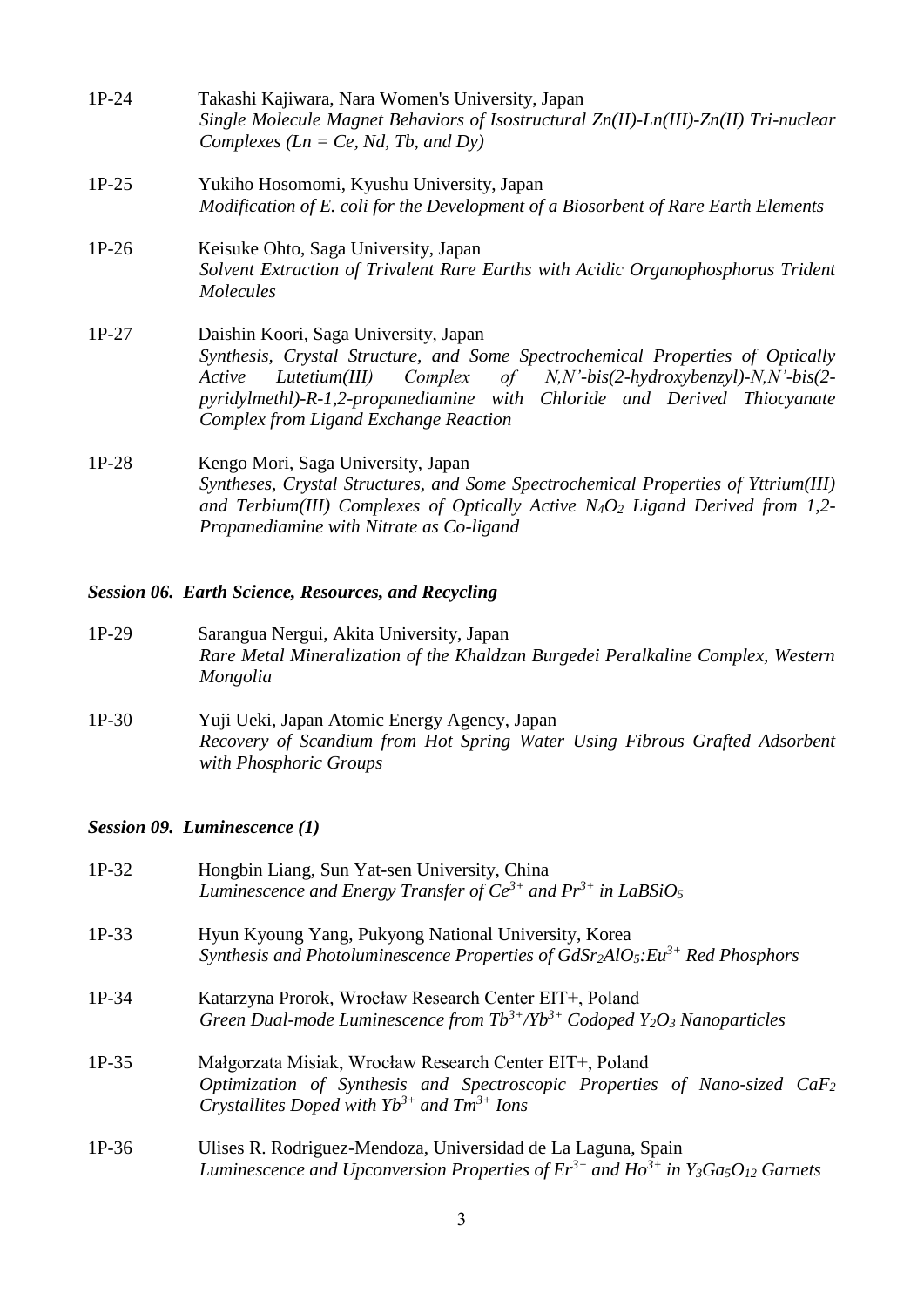| 1P-37   | Ulises R. Rodriguez-Mendoza, Universidad de La Laguna, Spain<br>High Pressure Stokes and Upconverted Emission of $Nd^{3+}$ Ions in YAlO <sub>3</sub> Perovskites<br>Nano-crystals             |
|---------|-----------------------------------------------------------------------------------------------------------------------------------------------------------------------------------------------|
| 1P-38   | Ulises R. Rodriguez-Mendoza, Universidad de La Laguna, Spain<br>Spectroscopy Properties of $Eu^{3+}$ -doped Nano-garnets                                                                      |
| 1P-39   | Victor Lavin, Universidad de La Laguna, Spain<br>Effects of the Chemical and Hydrostatic Pressures on the Spectroscopic Properties<br>of $Nd^{3+}$ Ions in Garnets                            |
| $1P-40$ | Victor Lavin, Universidad de La Laguna, Spain<br>Random Laser Action in Stoichiometric Nd <sub>3</sub> Ga <sub>5</sub> O <sub>12</sub> Garnet                                                 |
| $1P-41$ | Cancelled                                                                                                                                                                                     |
| $1P-42$ | Xiaoyan Fu, Xiamen University of Technology, China<br>Mechanoluminescnece Enhancement by Energy Transfer in $Sr3Al2O5Cl2$ : $Ce3+$ , $Eu2+$<br>Phosphor                                       |
| 1P-44   | Sumio Kaizaki, Osaka University, Japan<br>Multifunctional Luminescence Characteristics of Rare Earth Complexes Embedded<br>into Fibrous Clays                                                 |
| $1P-45$ | Kazunori Matsui, Kanto Gakuin University, Japan<br>Reduction of $Eu^{3+}$ to $Eu^{2+}$ in SrAl <sub>2</sub> O <sub>4</sub> : Eu Prepared in Air Atmosphere                                    |
| 1P-46   | Sanyang Han, National University of Singapore, Singapore<br>Highly Stable DNA-modified Upconversion Nanoconjugates for Deep Tissue<br><b>Imaging and Drug Delivery</b>                        |
| $1P-47$ | Xiaowang Liu, National University of Singapore, Singapore<br>Hierarchical Control in Upconversion Nanostructures for Developing Single-<br>particle Analytic Platform                         |
| $1P-51$ | Hyun Kyoung Yang, Pukyong National University, Korea<br>Synthesis and Luminescent Characteristics of Red Emitting $Y_4Zr_3O_{12}$ : Eu <sup>3+</sup> Phosphor<br>for UV Light Based White LED |
|         | <b>Session 10. Organometallic and Organic Synthesis</b>                                                                                                                                       |

- 1P-48 Seiya Fukagawa, Hokkaido University, Japan *Asymmetric Catalysts with Two Different Rare Earth Metals*
- 1P-49 Marc Visseaux, Universite de Lille, France *Smart Polyisoprene Hybrid Materials from Lanthanide MOFs - Mediated Polymerization Catalysis*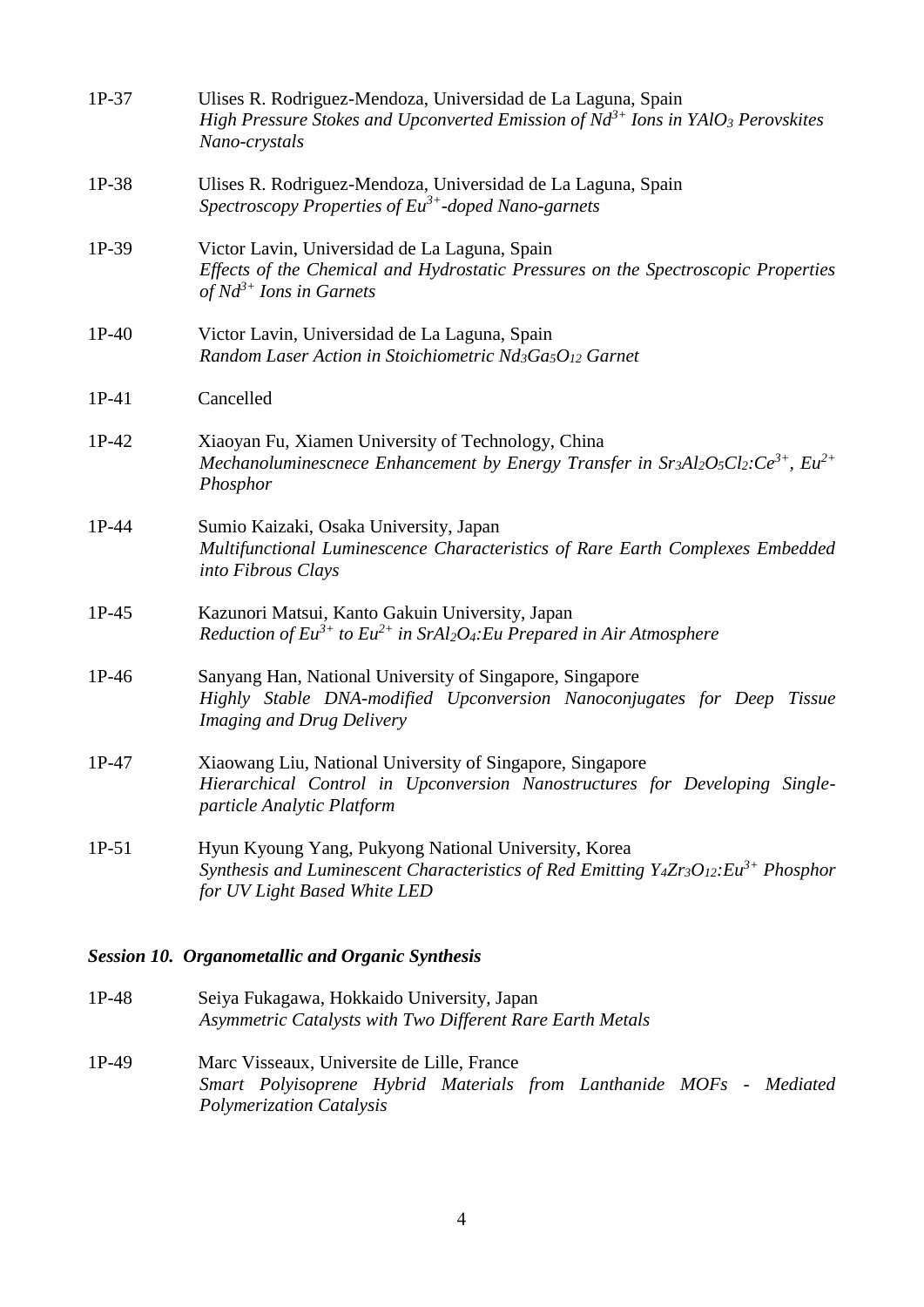# **Thursday, June 9, 2016**

*Coffee Break and Poster Session (2): Hall and Corridor (1st Floor) Thursday, June 9, 17:00 – 18:30*

#### *Session 01. General*

| $2P-01$  | Hiroaki Onoda, Kyoto Prefectural University, Japan<br>Recovery of Samarium from Cobalt - Samarium Solution Using Phosphoric Acid |
|----------|----------------------------------------------------------------------------------------------------------------------------------|
| $2P-02$  | Kenji Ishikawa, Meiji University, Japan<br>Electrical Properties of $Nd_2NiO_{4+\delta}$                                         |
| $\Omega$ |                                                                                                                                  |

2P-03 Mona Struckmann, Justus Liebig University Giessen, Germany *The Pyridine Shielded Europium Cluster [Eu8Cl12(OH)6O2]*

#### *Session 04. Catalysts*

| $2P-04$ | Nobuyuki Taira, National Institute of Technology, Gunma College, Japan<br>Photocatalytic Activity of Perovskite-type BaLnO <sub>3</sub> (Ln = Ce, Pr, and Tb) Containing<br><b>Tetravalent Rare-earth Ions</b> |
|---------|----------------------------------------------------------------------------------------------------------------------------------------------------------------------------------------------------------------|
| $2P-05$ | Takuya Shibano, Kyoto University, Japan<br>Three Way Catalytic Reaction on Mn-modified Hexagonal YbFe $O_3$                                                                                                    |
| $2P-06$ | Yukiko Kawano, Oita University, Japan<br>Kinetics Study and Characterizations of Ammonia Synthesis over Lanthanoid-oxide<br><b>Supported Ru Catalysts</b>                                                      |
| $2P-07$ | Kazuya Imamura, Oita University, Japan<br>Characterization and Kinetics Study of Ammonia Synthesis over Ruthenium Catalyst<br>Supported on Praseodymium Oxide                                                  |
| $2P-08$ | Masakuni Ozawa, Nagoya University, Japan<br>Preparation and Catalytic Properties of Eu-doped Ceria and Zirconia Nanoparticles                                                                                  |
| $2P-09$ | Takashi Hattori, Nagoya University, Japan<br>Microstructure Control and Reduction Behavior of $CeO2$ Nanoparticles on $Al2O3$                                                                                  |
|         |                                                                                                                                                                                                                |

#### *Session 07. Heavy Fermions, Metallurgy, Alloys and Intermetallics*

| $2P-10$ | Ryosuke Nakajima, Muroran Institute of Technology, Japan                       |
|---------|--------------------------------------------------------------------------------|
|         | High-pressure Synthesis and Thermoelectric Properties of $Eu_{x}Co_{4}Sb_{12}$ |

2P-11 Takuto Kazama, Nihon University, Japan *Element Substitution Effects in Quasi-one Dimensional Carbide Sc<sub>3</sub>TC<sub>4</sub> (T = Co, Ru, Os)*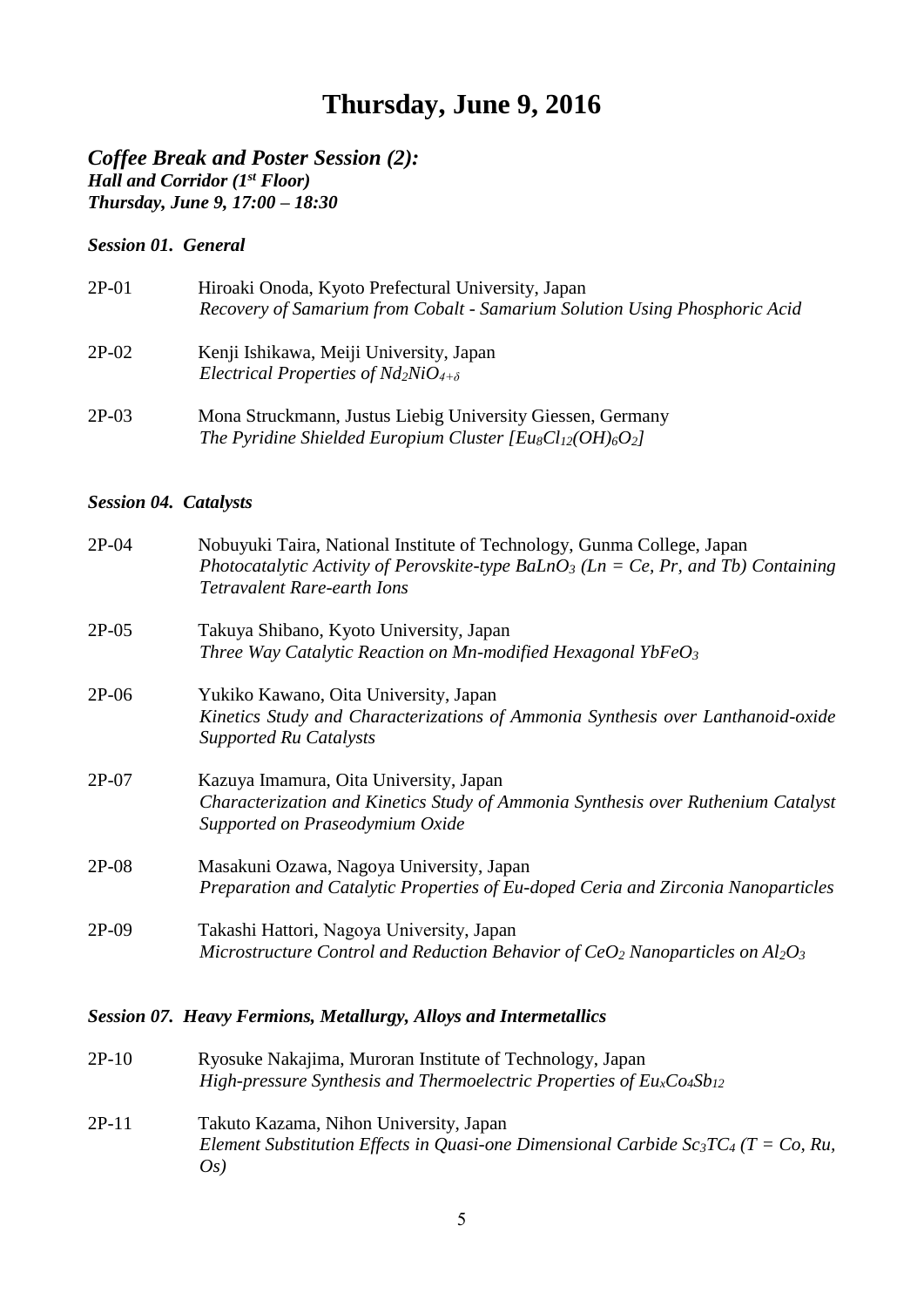| $2P-12$ | Wei Han, Harbin Engineering University, China<br>Electrochemical Behavior of Pr(III) in LiCl-KCl-CuCl <sub>2</sub> Melts and Its Extraction on<br>Cu Electrode             |
|---------|----------------------------------------------------------------------------------------------------------------------------------------------------------------------------|
| $2P-13$ | Yongde Yan, Harbin Engineering University, China<br>Electrochemical Formation of Mg-Li-Al-La Alloy in Chloride Melts                                                       |
| $2P-14$ | Mei Li, Harbin Engineering University, China<br>Electrochemical Behavior and Extraction of Gadolinium on Cu Electrodes from<br>LiCl-KCl Melts by Formation of Cu-Gd Alloys |
| $2P-15$ | Yun Xue, Harbin Engineering University, China<br>Liquid Aluminum Assisted Electrochemical Extraction of Cerium from LiCl-KCl<br>Melts                                      |
| $2P-16$ | Yusuke Amakai, Muroran Institute of Technology, Japan<br>Superconductivity in Amorphous RE-Ru Alloys ( $RE = Y$ , La, Ce)                                                  |
| $2P-17$ | Jiro Kitagawa, Fukuoka Institute of Technology, Japan<br>Illumination Effect on Superconductivity of Bulk CeFeAs $O_{0.65}F_{0.35}$                                        |

## *Session 09. Luminescence (2)*

| $2P-18$ | Duclerc Fernandes Parra, Nuclear and Energy Research Institute, Brazil<br>Polycarbonate<br>Luminescent<br>Films<br>with<br>Highly<br>Doped<br>Diaquatris(thenoyltrifluoroacetonate)europate(III) Complex - UV Exposition Effect |
|---------|---------------------------------------------------------------------------------------------------------------------------------------------------------------------------------------------------------------------------------|
| $2P-19$ | Takayuki Nakanishi, Hokkaido University, Japan<br>Enhanced Luminescent Properties of Eu-activated Tungsten Polyoxometalate with $\beta$ -<br>diketonate Ligands                                                                 |
| $2P-20$ | Praveen Kumar Shahi, Banaras Hindu University, India<br>Multifunctionality of the Eu(TTA)3Phen Complex                                                                                                                          |
| $2P-21$ | Masanori Yamamoto, Hokkaido University, Japan<br>Photophysical Properties of Eu(III) Coordination Polymers Cross-linked with Zn(II)<br>Complexes                                                                                |
| $2P-22$ | Christian Kruck, Universität Tübingen, Germany<br>New Octadentate Ligands and Corresponding Lanthanide Complexes                                                                                                                |
| $2P-23$ | Natsumi Itamoto, Chiba University, Japan<br>Enhancement of Circularly Polarized Luminescence from Chiral Eu(III) Complex<br>through Interaction with Hydrophobized DNA                                                          |
| $2P-24$ | Yuta Komiya, Chiba University, Japan<br>Mechanisms of Electrochemical Modulation of Red Emission from Europium(III)<br>Complex Induced by Electrochromic Reaction of Viologen Derivatives                                       |
| $2P-25$ | Yumiko Kataoka, Nara Women's University, Japan<br>Ion-pair Sensing with Luminescent Ln(III) Complexes Containing Pybox Ligands                                                                                                  |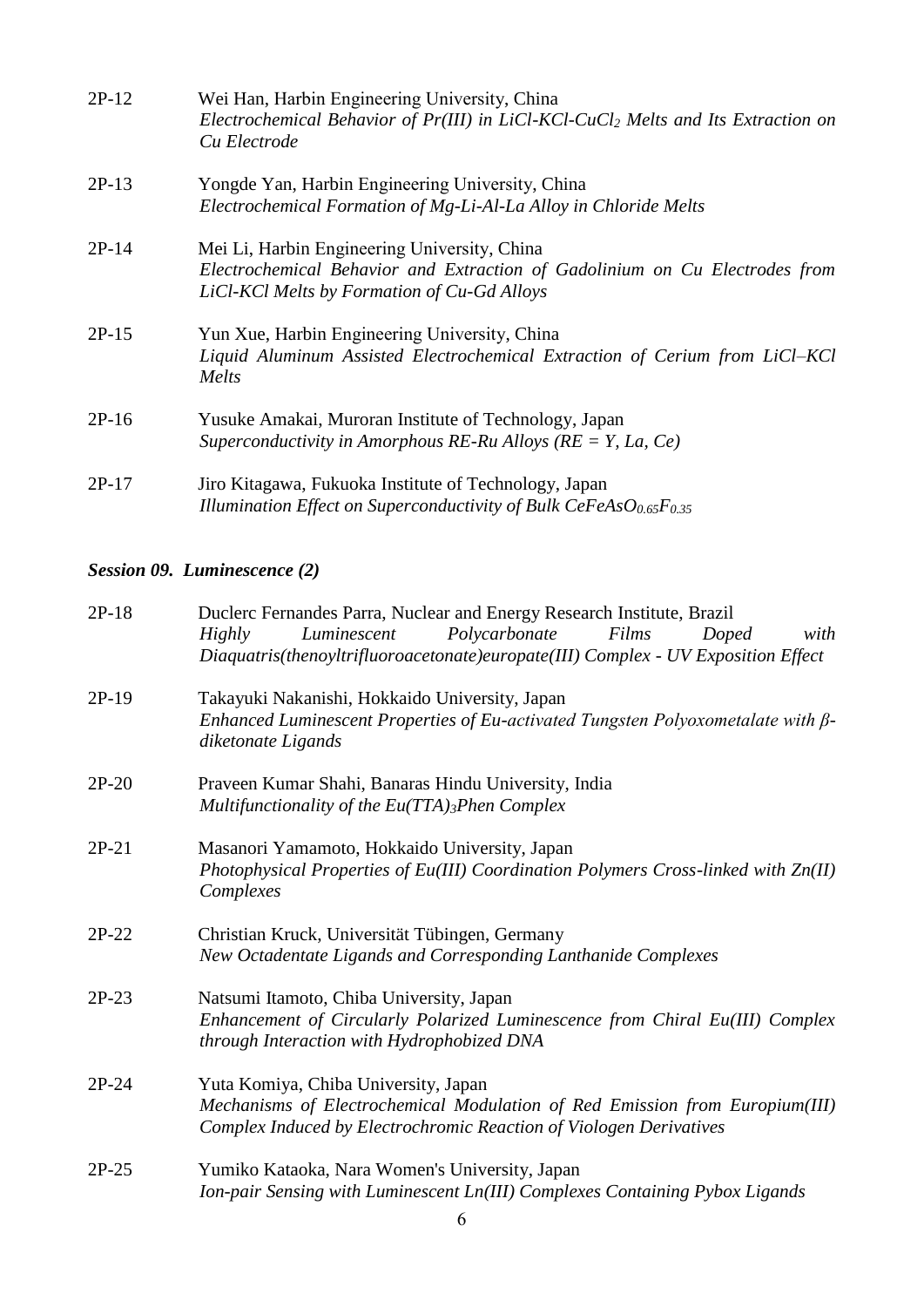| $2P-26$ | Keiki Takeda, Muroran Institute of Technology, Japan<br>Structural Anomaly of KLa[Pt(CN)4]2-8.75H2O under High Pressure                                                      |
|---------|------------------------------------------------------------------------------------------------------------------------------------------------------------------------------|
| $2P-27$ | Szu-Ping Lee, National Chiao Tung University, Taiwan<br>The Synthesis, Luminescence Properties, and Applications of Novel Rare Earth-<br>doped Thiosilicate-based Phosphors  |
| $2P-28$ | Shuang-De Liu, National Chiao Tung University, Taiwan<br>Synthesize Brightly Luminescent and Color Tunable of Rare-earth Doped Cesium<br>Lead Halide Perovskite Nanocrystals |
| $2P-29$ | Atsushi Aruga, National Defense Academy, Japan<br>Structure and some Properties of Pollucite Phosphor CsAlSi <sub>2</sub> O <sub>6</sub> : $Eu^{2+}$                         |
| $2P-31$ | Lingli Wang, Guangdong Institute of Rare Metals, China<br>The Influence of Oxygen Ion on the Temperature Quenching Performance of<br>$Sr2Si5N8: Eu Phosphors$                |
| 2P-32   | Fangming Xiao, Guangdong Institute of Rare Metals, China<br>The Mechanism of the Temperature Quenching Performance of CaAlSiN3: Eu<br>Phosphors                              |
| $2P-33$ | Huan Jiao, Shaanxi Normal University, China<br>Tunable and White-light Emission Nitride Phosphors $Ca_2Si_5Ns:Ce^{3+}$ , Na <sup>+</sup> , Eu <sup>2+</sup>                  |
| 2P-34   | Shota Kumagai, Niigata University, Japan<br>New Near-infrared-emitting $Eu^{2+}$ Activated Oxide Phosphors for the Single<br>Crystalline Silicon Solar Cell                  |
| $2P-35$ | Ryota Yamanashi, Niigata University, Japan<br>Improvement of Photoluminescence Intensity of $Eu^{2+}$ -doped CaAlSiN <sub>3</sub> Phosphor                                   |
| 2P-36   | Shintaro Ida, Kyushu University, Japan<br>Photoluminescence and Photocatalytic Property of Terbium(III)-doped Calcium<br>Tantalum Oxide Nanosheet                            |
| $2P-37$ | Shinnosuke Kamei, Nihon University, Japan<br>Synthesis of Europium Carbonate by $CO2$ Blowing                                                                                |

## *Session 12. Solid State and Magnetism*

- 2P-38 Yukio Hinatsu, Hokkaido University, Japan *Magnetic Ordering of Divalent Europium in Double Perovskites Eu2LnTaO<sup>6</sup> (Ln = Rare Earths)*
- 2P-39 Hirohisa Satoh, Toyohashi University of Technology, Japan *High Temperature Phase Behavior of Single Crystal BaEu2Mn2O<sup>7</sup> by Thermal Treatments*